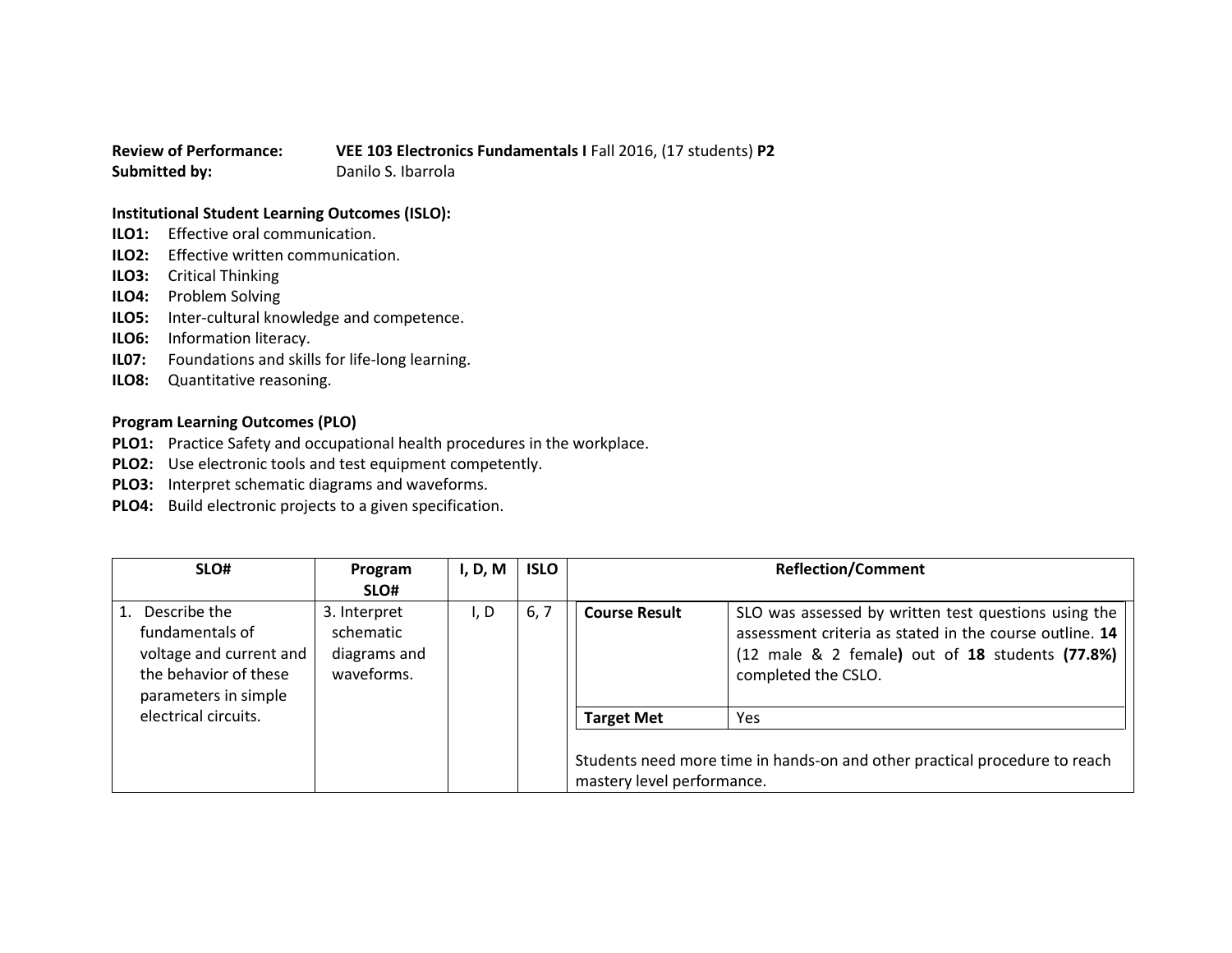| 2. Explain the purpose and<br>identify the various<br>types of resistors and<br>their symbols. Identify<br>the value, power rating | 3. Interpret<br>schematic<br>diagrams and<br>waveforms. | I, D    | 6, 7 | <b>Course Result</b>       | SLO was assessed by written test questions using the<br>assessment criteria as stated in the course outline. 14<br>(11 male & 3 female) out of 18 students (77.8%)<br>completed the CSLO. |
|------------------------------------------------------------------------------------------------------------------------------------|---------------------------------------------------------|---------|------|----------------------------|-------------------------------------------------------------------------------------------------------------------------------------------------------------------------------------------|
| and tolerance of                                                                                                                   |                                                         |         |      | <b>Target Met</b>          | Yes                                                                                                                                                                                       |
| resistors using various<br>types of industry codes.                                                                                |                                                         |         |      | mastery level performance. | Students need more time in hands-on and other practical procedure to reach                                                                                                                |
| 3. Describe the purpose<br>and types of switches,<br>fuses and circuit<br>breakers and identify                                    | 3. Interpret<br>schematic<br>diagrams and<br>waveforms. | I, D    | 6, 7 | <b>Course Result</b>       | SLO was assessed by written test questions using the<br>assessment criteria as stated in the course outline. 16<br>(13 male & 3 female) out of 18 students (88.9%)                        |
| their schematic symbols.                                                                                                           |                                                         |         |      | <b>Target Met</b>          | Yes                                                                                                                                                                                       |
|                                                                                                                                    |                                                         |         |      | mastery level performance. | Students need more time in hands-on and other practical procedure to reach                                                                                                                |
| 4. Define magnetism and<br>electromagnetism and<br>their characteristics;<br>describe how these<br>characteristics are             | 3. Interpret<br>schematic<br>diagrams and<br>waveforms. | I, D    | 6, 7 | <b>Course Result</b>       | SLO was assessed by written test questions using the<br>assessment criteria as stated in the course outline. 18<br>(14 male & 4 female) out of 18 students (100%)<br>completed the CSLO.  |
| utilized in the operation                                                                                                          |                                                         |         |      | <b>Target Met</b>          | Yes                                                                                                                                                                                       |
| of the relay, magnetic<br>circuit breaker and<br>meter.                                                                            |                                                         |         |      | mastery level performance. | Students need more time in hands-on and other practical procedure to reach                                                                                                                |
| 5. Describe the function                                                                                                           | 1. Practice safety                                      | I, D, M | 6, 7 | <b>Course Result</b>       | SLO was assessed by written test questions using the                                                                                                                                      |
| of the multimeter and                                                                                                              | and                                                     |         |      |                            | assessment criteria as stated in the course outline. 18                                                                                                                                   |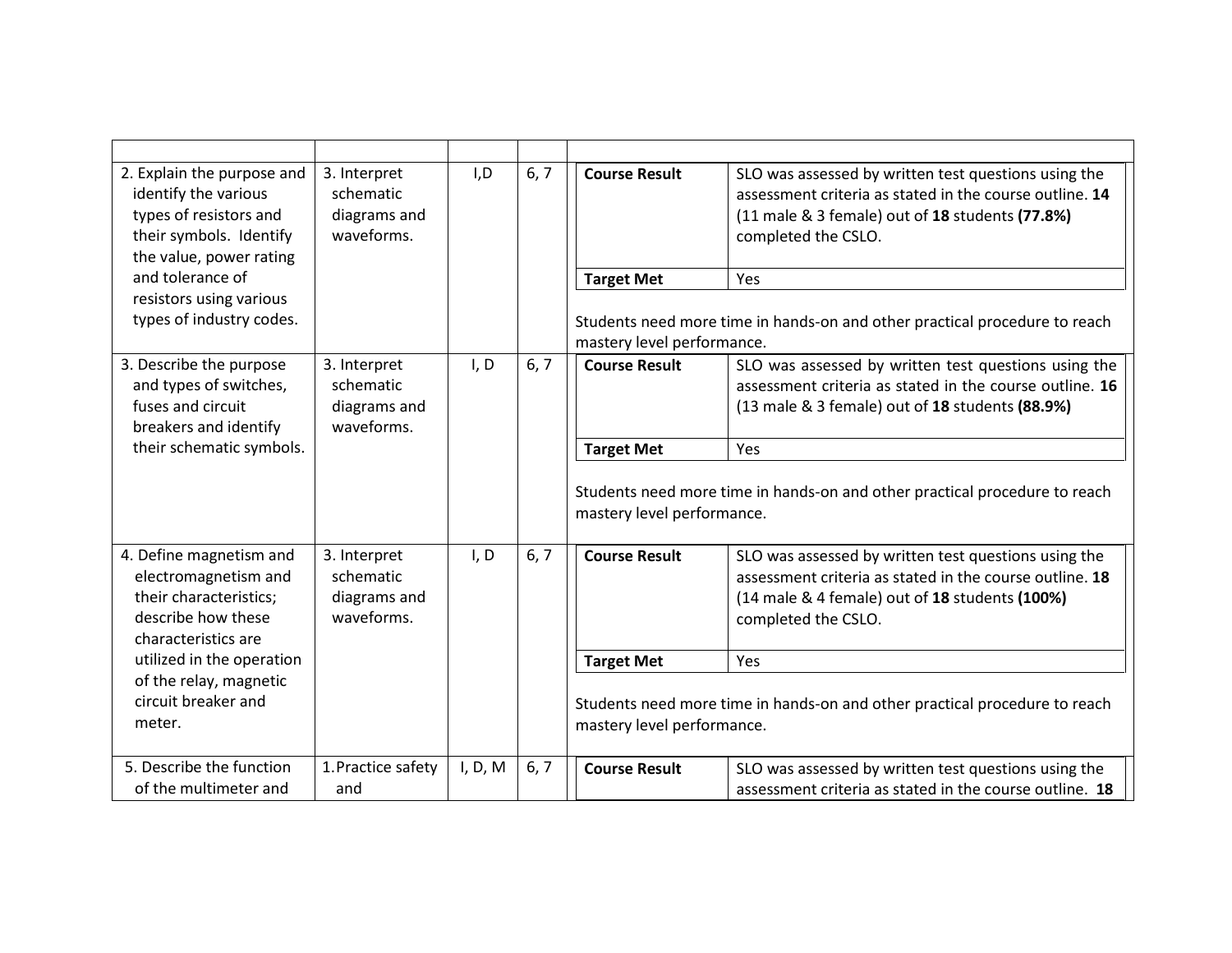| its controls. Safely and<br>accurately use a<br>multimeter to measure<br>the circuit quantities of<br>resistance, voltage, and<br>current. | occupational<br>health<br>procedures in<br>the workplace.<br>2.Use<br>electronics<br>tools and test<br>equipment<br>competently.<br>3. Interpret<br>schematic<br>diagrams and<br>waveforms. |      |            | <b>Target Met</b><br>mastery level performance. | (14 male & 4 female) out of 18 students (100%)<br>completed the CSLO.<br>Yes<br>Students need more time in hands-on and other practical procedure to reach                                |
|--------------------------------------------------------------------------------------------------------------------------------------------|---------------------------------------------------------------------------------------------------------------------------------------------------------------------------------------------|------|------------|-------------------------------------------------|-------------------------------------------------------------------------------------------------------------------------------------------------------------------------------------------|
| 6. Using Ohm's Law to<br>define the relationship<br>between resistance,<br>voltage, current, and<br>power in an electrical                 | 3. Interpret<br>schematic<br>diagrams and<br>waveforms.                                                                                                                                     | I, D | 4,<br>6,7  | <b>Course Result</b>                            | SLO was assessed by written test questions using the<br>assessment criteria as stated in the course outline. 14<br>(12 male & 2 female) out of 18 students (77.8%)<br>completed the CSLO. |
| circuit. By                                                                                                                                |                                                                                                                                                                                             |      |            | <b>Target Met</b>                               | Yes                                                                                                                                                                                       |
| experimentation prove<br>Ohm's Law.                                                                                                        |                                                                                                                                                                                             |      |            | mastery level performance.                      | Students need more time in hands-on and other practical procedure to reach                                                                                                                |
| 7. Identify the following<br>circuits, calculate and<br>measure the circuit<br>parameters of voltage,<br>resistance, and current.          | 3. Interpret<br>schematic<br>diagrams and<br>waveforms.                                                                                                                                     | I, D | 4, 6,<br>7 | <b>Course Result</b>                            | SLO was assessed by written test questions using the<br>assessment criteria as stated in the course outline. 15<br>(13 male & 2 female) out of 18 students (83.3%)<br>completed the CSLO. |
| Troubleshoot the series,                                                                                                                   |                                                                                                                                                                                             |      |            | <b>Target Met</b>                               | Yes                                                                                                                                                                                       |
| parallel and series-<br>parallel circuits.                                                                                                 |                                                                                                                                                                                             |      |            |                                                 |                                                                                                                                                                                           |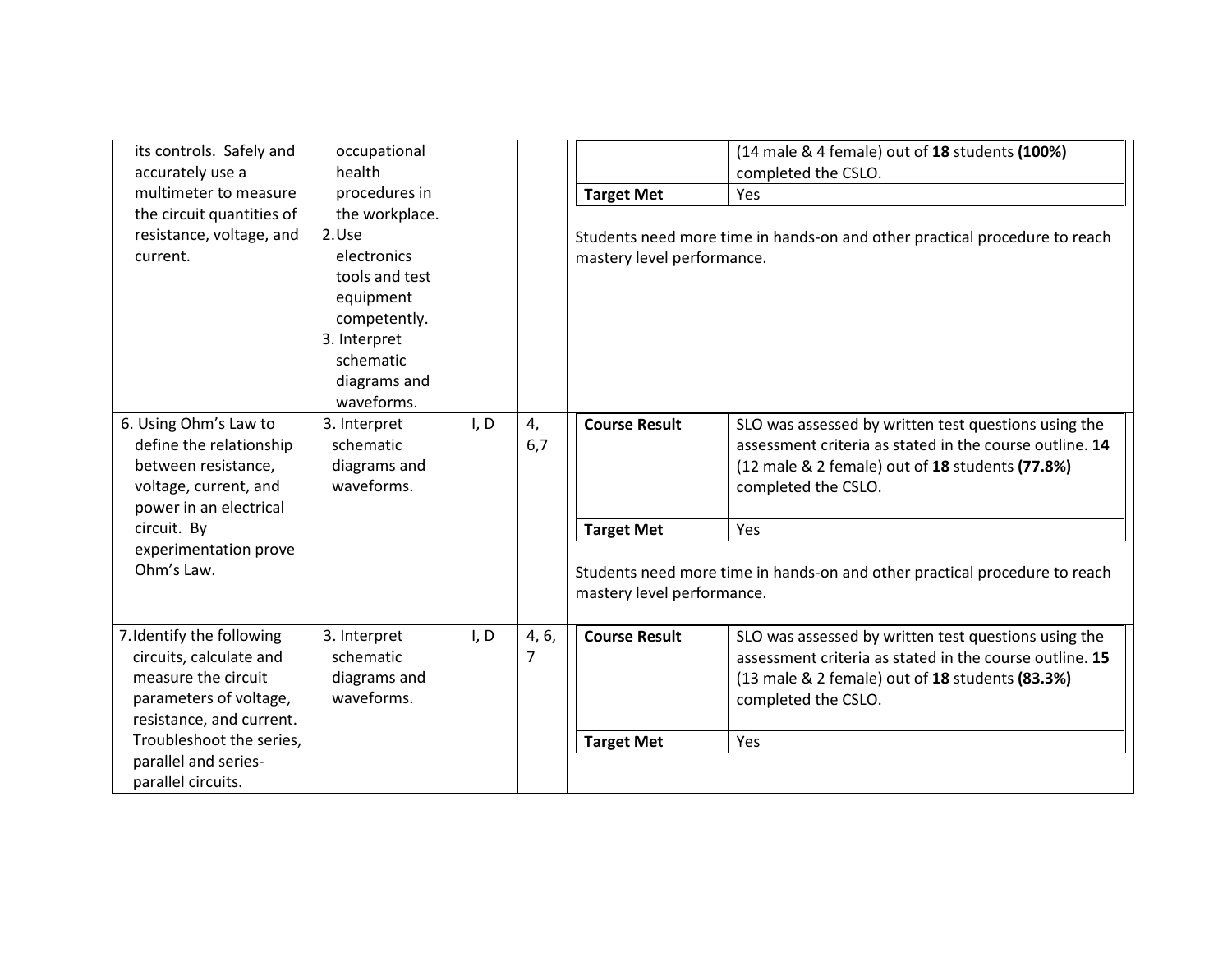| a. Series Circuit                                                                                     |                                                         |      |     |                            | Students need more time in hands-on and other practical procedure to reach                                                                                                                |
|-------------------------------------------------------------------------------------------------------|---------------------------------------------------------|------|-----|----------------------------|-------------------------------------------------------------------------------------------------------------------------------------------------------------------------------------------|
| b. Parallel Circuit                                                                                   |                                                         |      |     | mastery level performance. |                                                                                                                                                                                           |
| c. Series and Parallel                                                                                |                                                         |      |     |                            |                                                                                                                                                                                           |
| Circuit                                                                                               |                                                         |      |     |                            |                                                                                                                                                                                           |
| d. Voltage Divider                                                                                    |                                                         |      |     |                            |                                                                                                                                                                                           |
| Circuit                                                                                               |                                                         |      |     |                            |                                                                                                                                                                                           |
| e. Bridge Circuit                                                                                     |                                                         |      |     |                            |                                                                                                                                                                                           |
| 8. Simplify and<br>analyze<br>complex circuits using<br>the following methods:<br>a. Kirchhoff's Laws | 3. Interpret<br>schematic<br>diagrams and<br>waveforms. | I, D | 6,7 | <b>Course Result</b>       | SLO was assessed by written test questions using the<br>assessment criteria as stated in the course outline. 17<br>(15 male & 2 female) out of 18 students (94.4%)<br>completed the CSLO. |
| b. Thevenin's Theorem                                                                                 |                                                         |      |     | <b>Target Met</b>          | Yes.                                                                                                                                                                                      |
| c. Norton's Theorem.                                                                                  |                                                         |      |     | mastery level performance. | Students need more time in hands-on and other practical procedure to reach                                                                                                                |

**Special comments:** 14 out of 18 or 77.8% of the students got a grade of C and higher and 4 or 22.2% got D & F.

**Summary of Grades:**

| A+   | = | 0                       |
|------|---|-------------------------|
| A    | Ξ | 2                       |
| А-   | Ξ | 2                       |
| $B+$ | Ξ | 1                       |
| B    | = | 2                       |
| B-   | = | $\overline{\mathbf{c}}$ |
| $C+$ | Ξ | 1                       |
| C    | Ξ | 1                       |
| $C-$ | = | 3                       |
| D+   | = | 0                       |
| D    | Ξ | 1                       |
| D-   | Ξ | 0                       |
| F    | Ξ | 3                       |